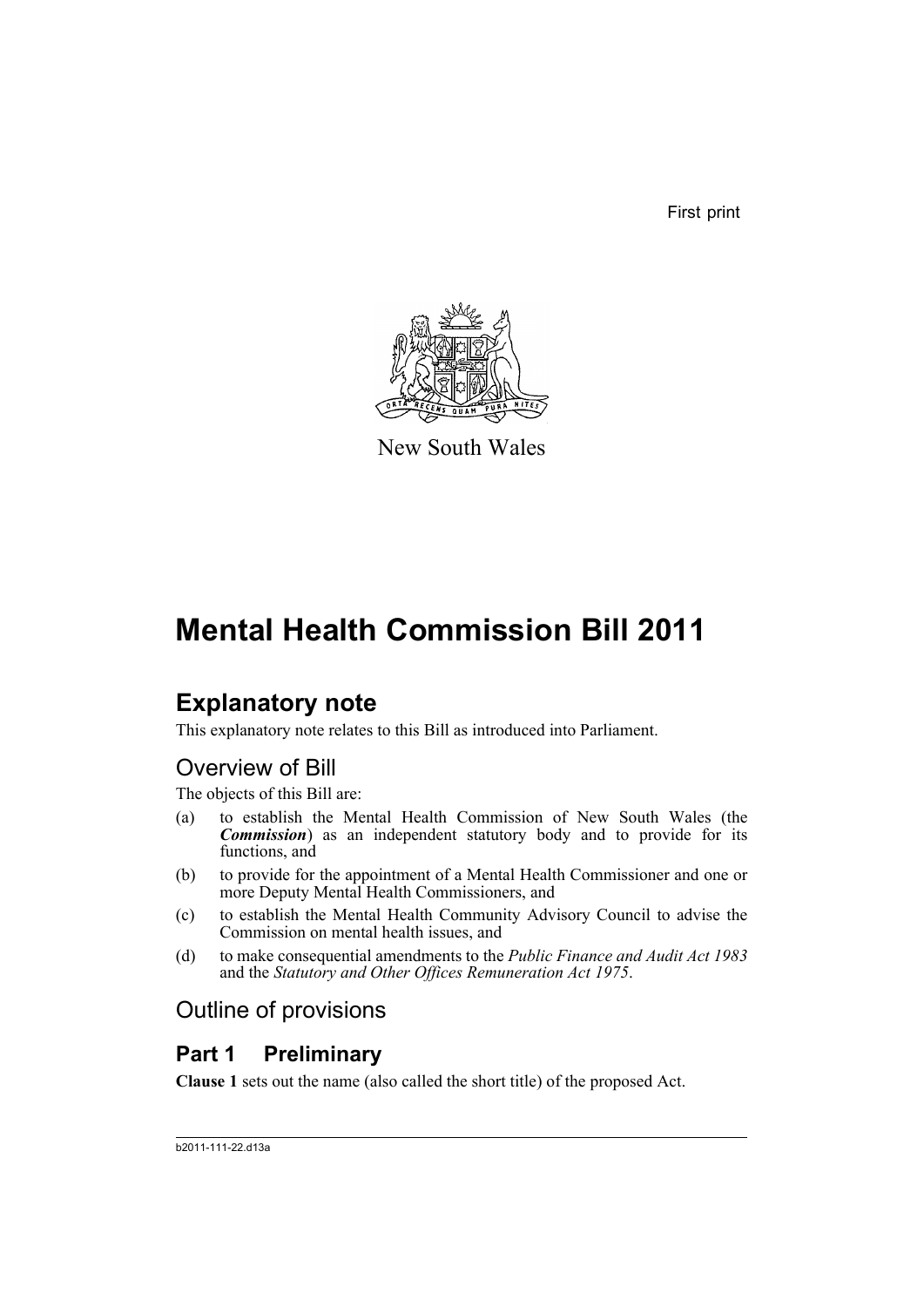Explanatory note

**Clause 2** provides for the commencement of the proposed Act on a day or days to be appointed by proclamation.

**Clause 3** sets out the object of the proposed Act.

**Clause 4** defines certain words and expressions used in the proposed Act.

### **Part 2 Mental Health Commission**

**Clause 5** constitutes the Commission as a statutory body that is not and does not represent the Crown.

**Clause 6** provides for the Governor to appoint a Mental Health Commissioner (the *Commissioner*) who will exercise the functions of the Commission.

**Clause 7** provides for the Governor to appoint one or more Deputy Mental Health Commissioners (a *Deputy Commissioner*).

**Clause 8** requires the Commissioner or at least one Deputy Commissioner to be a person who has or has had a mental illness.

**Clause 9** provides that the Commission is subject to the direction and control of the Minister, except in relation to the preparation and contents of a draft strategic plan for the mental health system in New South Wales or any other report prepared by the Commission.

**Clause 10** establishes the Mental Health Community Advisory Council to advise the Commission on any mental health issue it considers appropriate or that is referred to it by the Commission.

### **Part 3 Functions of Commission**

**Clause 11** sets out the principles that are to govern the work of the Commission, which are as follows:

- (a) people who have a mental illness, wherever they live, should have access to the best possible mental health care and support,
- (b) people who have a mental illness and their families and carers should be treated with respect and dignity,
- (c) the primary objective of the mental health system should be to support people who have a mental illness to participate fully in community life and lead meaningful lives,
- (d) the promotion of good mental health and the effective provision of mental health services are the shared responsibility of the government and non-government sectors,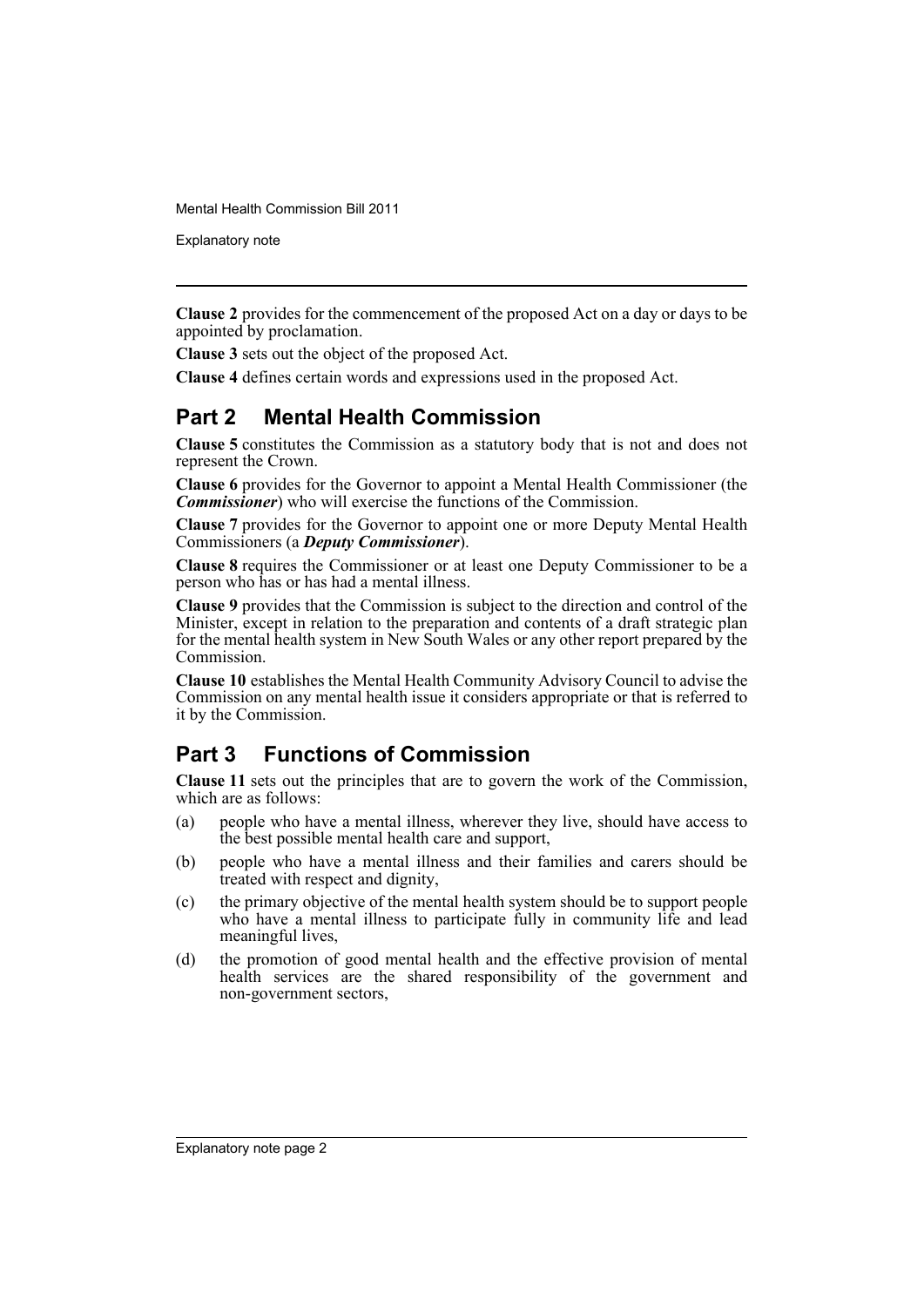Explanatory note

- (e) an effective mental health system requires:
	- (i) a co-ordinated and integrated approach across all levels of government and the non-government sector, including in the areas of health, housing, employment, education and justice, and
	- (ii) communication and collaboration between people who have a mental illness and their families and carers, providers of mental health services and the whole community.

**Clause 12** sets out the functions of the Commission, which are as follows:

- (a) to prepare, in consultation with providers of mental health and related services and government agencies, a draft strategic plan for the mental health system in New South Wales for submission to the Minister for approval,
- (b) to monitor and report on the implementation of the strategic plan,
- (c) to review and evaluate, and report and advise on, mental health services and other services and programs provided to people who have a mental illness, and other issues affecting people who have a mental illness,
- (d) to promote and facilitate the sharing of knowledge and ideas about mental health issues,
- (e) to undertake and commission research, innovation and policy development in relation to mental health issues,
- (f) to advocate for and promote the prevention of mental illness and early intervention strategies for mental health,
- (g) to advocate for and promote the general health and well-being of people who have a mental illness and their families and carers,
- (h) to educate the community about mental health issues, including for the purpose of reducing the stigma associated with mental illness and discrimination against people who have a mental illness,
- (i) such other functions relating to mental health as may be prescribed by the regulations.

**Clause 13** enables the Minister to direct the Commission to prepare a special report on any significant systemic issue affecting people who have a mental illness (not being an issue that relates only to a particular specialist mental health service). The Minister may table a special report in Parliament.

**Clause 14** provides that the Commission may, at any time, prepare a report on the implementation of the strategic plan or a systemic issue relating to the mental health system or affecting people who have a mental illness. Such a report will be tabled in Parliament.

**Clause 15** enables the Commission to delegate any of its functions to a Deputy Commissioner or a member of staff of the Commission.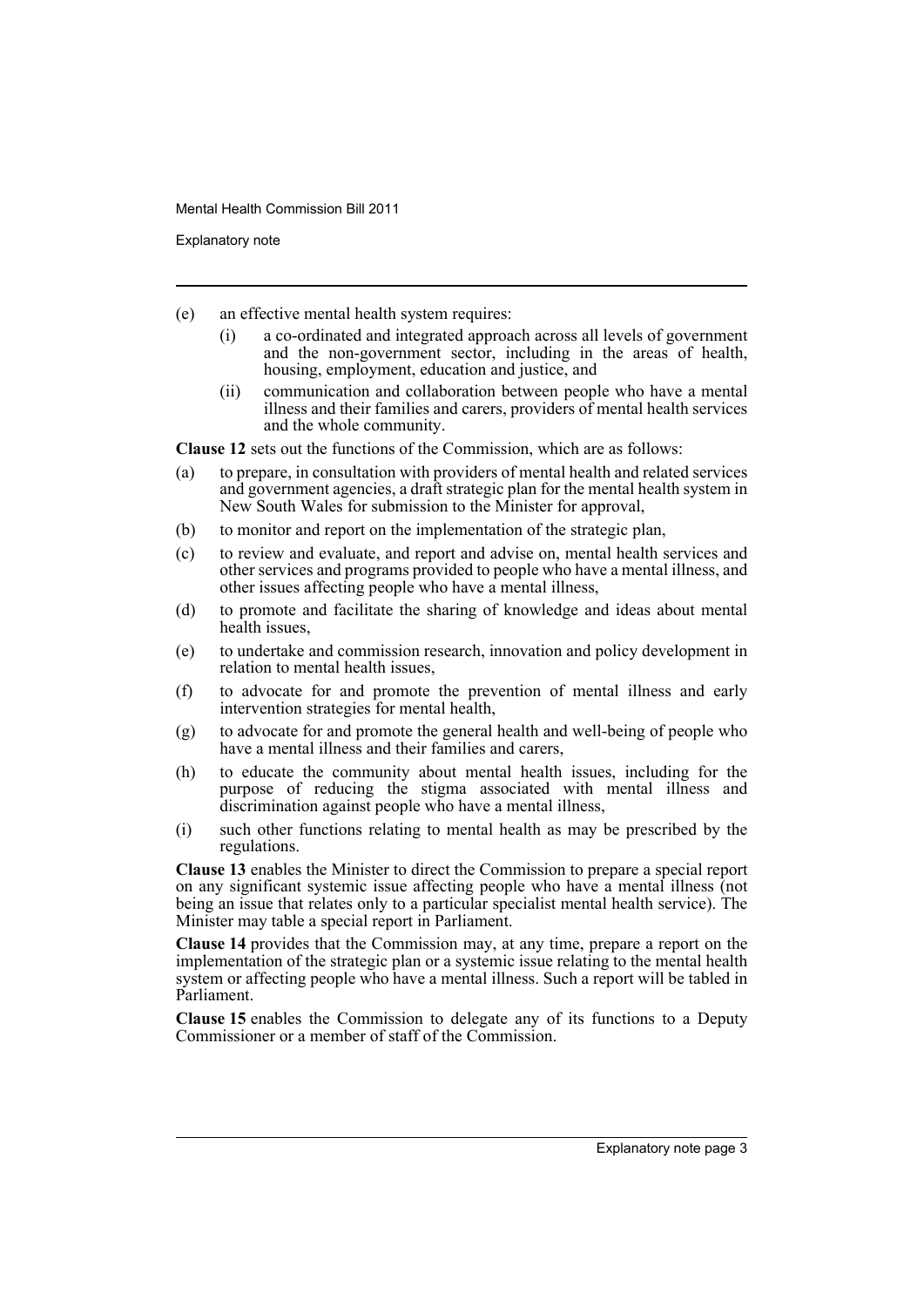Explanatory note

### **Part 4 Miscellaneous**

**Clause 16** requires the Commission and public sector agencies that provide mental health services or are involved in dealing with people who have a mental illness to work co-operatively in the exercise of their respective functions. Public sector agencies should have regard to the principles governing the Commission's work in exercising their functions. The Commission may request a public sector agency to provide the Commission with any information held by the agency that is reasonably required by the Commission for the exercise of its functions and the agency must comply with such a request if it is reasonable to do so.

**Clause 17** provides for the tabling in Parliament of reports prepared by the Commission.

**Clause 18** protects the Commissioner, Deputy Commissioners, members of the Mental Health Community Advisory Council or persons acting under the direction of the Commission or a Council member from personal liability for acts done or omitted to be done in good faith.

**Clause 19** enables the Governor to make regulations for the purposes of the proposed Act.

**Clause 20** provides for the review of the proposed Act in 5 years. The Minister is also required to review the work of the Commission every 5 years.

### **Schedule 1 Provisions relating to Commissioner and Deputy Commissioners**

**Schedule 1** contains provisions relating to the office of the Mental Health Commissioner and Deputy Mental Health Commissioners.

### **Schedule 2 Savings, transitional and other provisions**

**Schedule 2** provides for the making of regulations of a savings and transitional nature consequent on the enactment of the proposed Act.

### **Schedule 3 Amendment of other legislation**

**Schedule 3.1** amends the *Public Finance and Audit Act 1983* to provide for financial auditing and annual reporting by the Mental Health Commission.

**Schedule 3.2** amends the *Statutory and Other Offices Remuneration Act 1975* to provide that the remuneration and allowances payable to the Mental Health Commissioner and any full-time Deputy Mental Health Commissioner will be determined by the Statutory and Other Offices Remuneration Tribunal.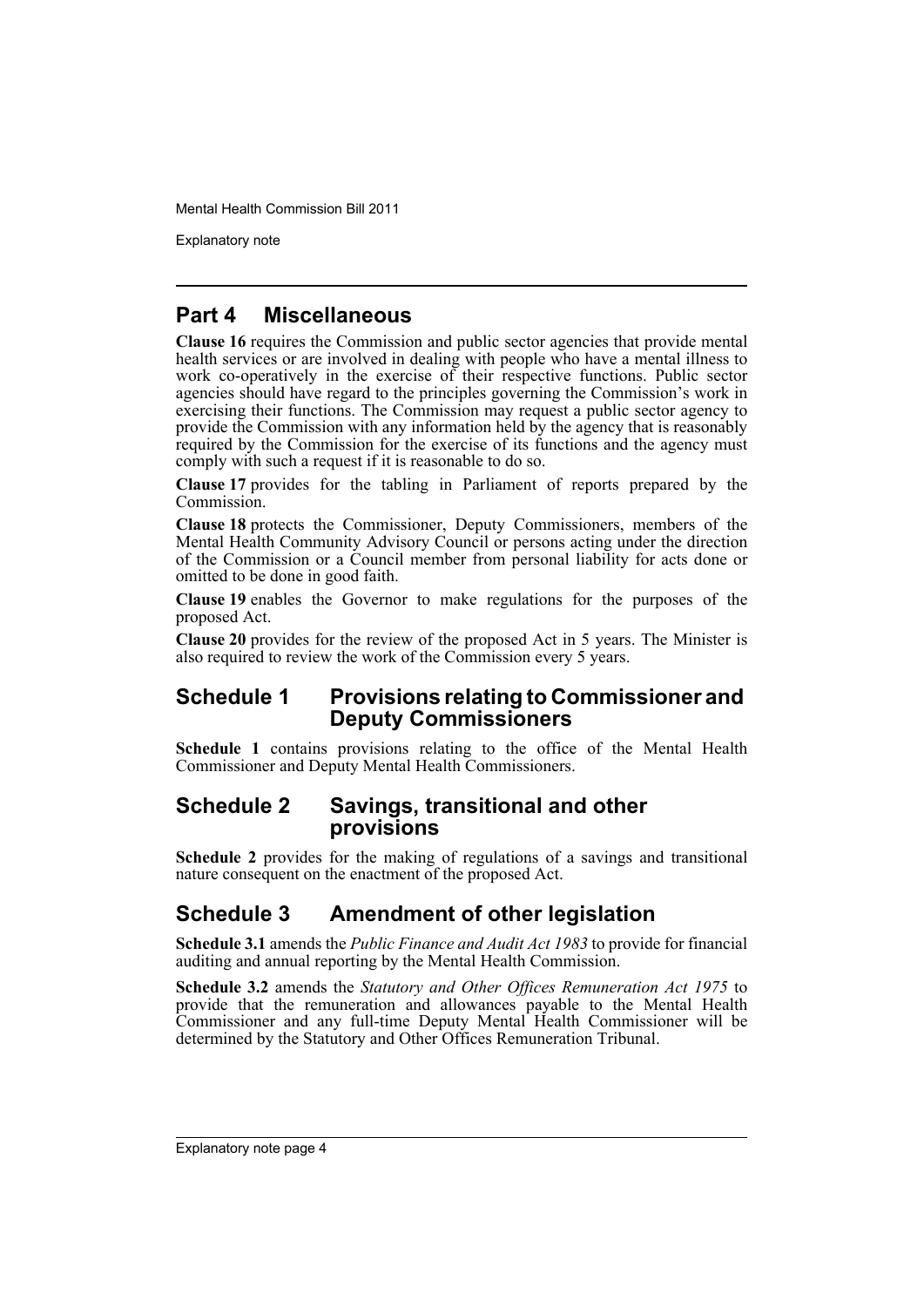First print



New South Wales

# **Mental Health Commission Bill 2011**

# **Contents**

|        |    |                                                      | Page |
|--------|----|------------------------------------------------------|------|
| Part 1 |    | <b>Preliminary</b>                                   |      |
|        | 1  | Name of Act                                          | 2    |
|        | 2  | Commencement                                         | 2    |
|        | 3  | Object of Act                                        | 2    |
|        | 4  | Definitions                                          | 2    |
| Part 2 |    | <b>Mental Health Commission</b>                      |      |
|        | 5  | <b>Constitution of Mental Health Commission</b>      |      |
|        | 6  | <b>Mental Health Commissioner</b>                    |      |
|        |    | Deputy Mental Health Commissioners                   | 4    |
|        | 8  | Commissioner or Deputy Commissioner to have personal |      |
|        |    | experience of mental illness                         | 4    |
|        | 9  | Ministerial control                                  | 5    |
|        | 10 | Mental Health Community Advisory Council             | 5    |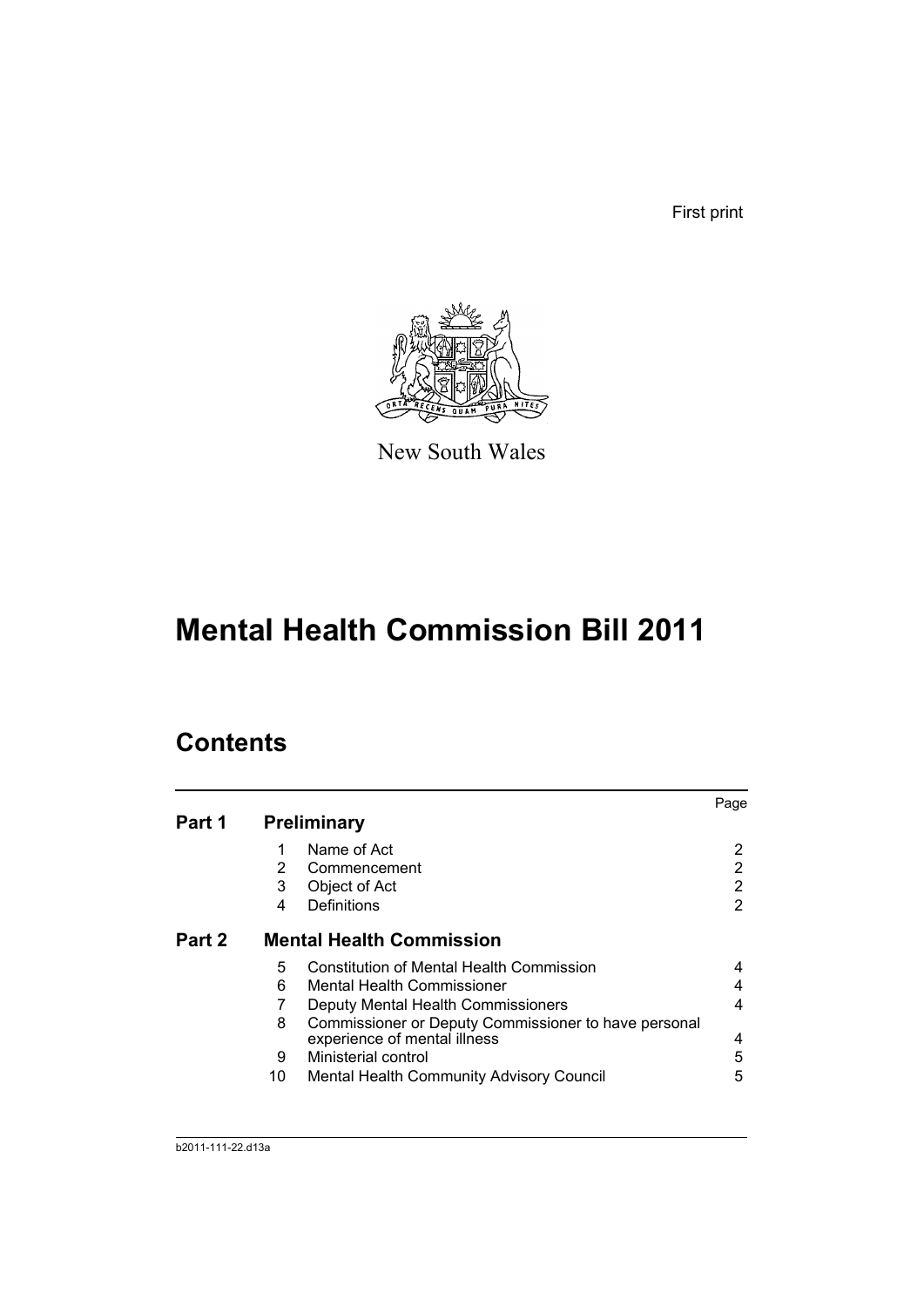Contents

|                   |                   |                                                               | Page |
|-------------------|-------------------|---------------------------------------------------------------|------|
| Part 3            |                   | <b>Functions of Commission</b>                                |      |
|                   | 11                | Principles governing work of Commission                       | 6    |
|                   | $12 \overline{ }$ | <b>Functions of Commission</b>                                | 6    |
|                   | 13                | Special reports                                               |      |
|                   | 14                | Other reports                                                 | 8    |
|                   | 15                | Delegation of Commission's functions                          | 8    |
| Part 4            |                   | <b>Miscellaneous</b>                                          |      |
|                   | 16                | Co-operation between Commission and public sector<br>agencies | 9    |
|                   | 17                | Provisions relating to reports                                | 9    |
|                   | 18                | Personal liability                                            | 10   |
|                   | 19                | Regulations                                                   | 10   |
|                   | 20                | Review of Commission and Act                                  | 10   |
| <b>Schedule 1</b> |                   | <b>Provisions relating to Commissioner and</b>                |      |
|                   |                   | <b>Deputy Commissioners</b>                                   | 11   |
| <b>Schedule 2</b> |                   | Savings, transitional and other provisions                    | 13   |
| <b>Schedule 3</b> |                   | <b>Amendment of other legislation</b>                         | 14   |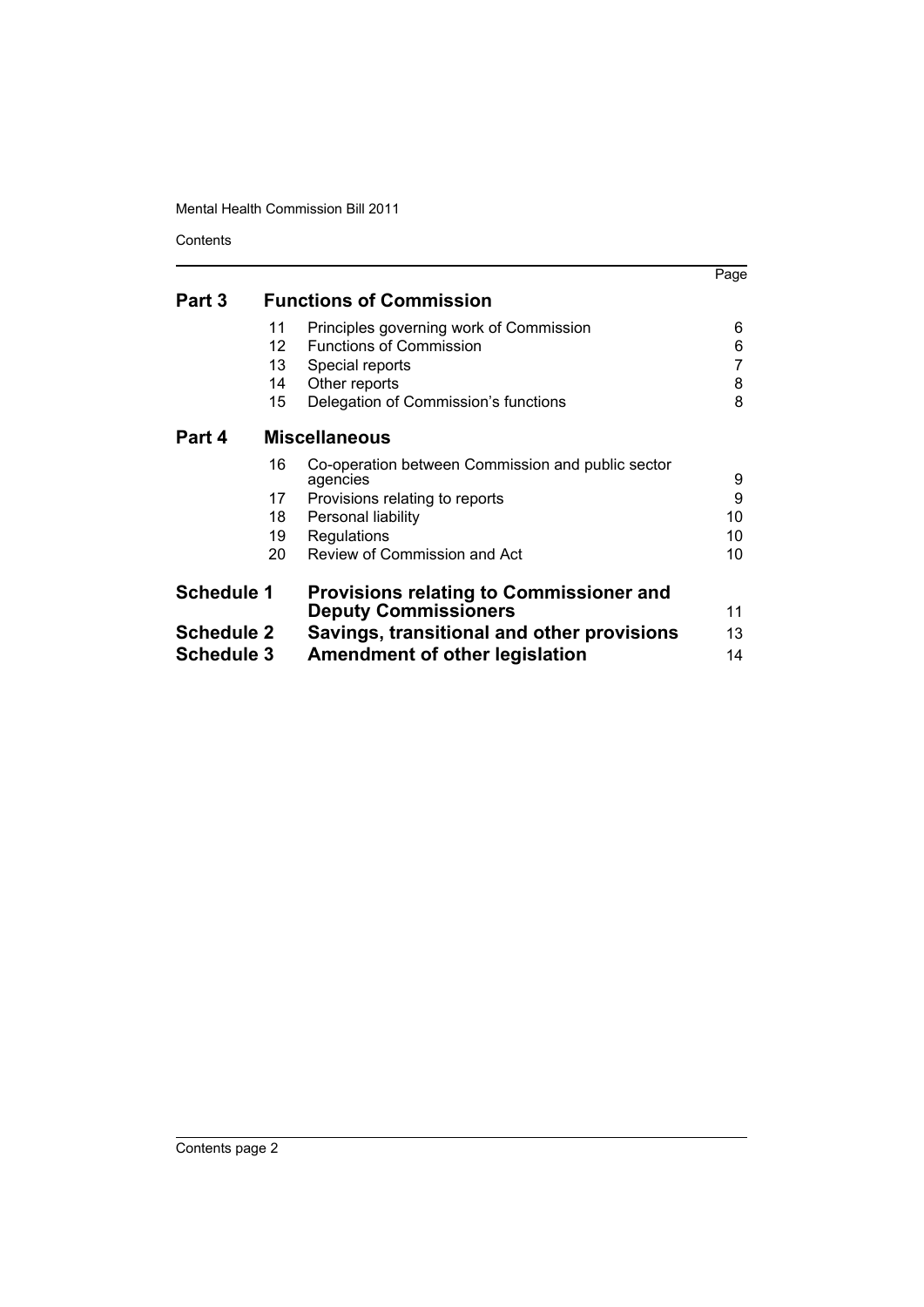

New South Wales

# **Mental Health Commission Bill 2011**

No , 2011

### **A Bill for**

An Act to establish and confer functions on the Mental Health Commission; and for other purposes.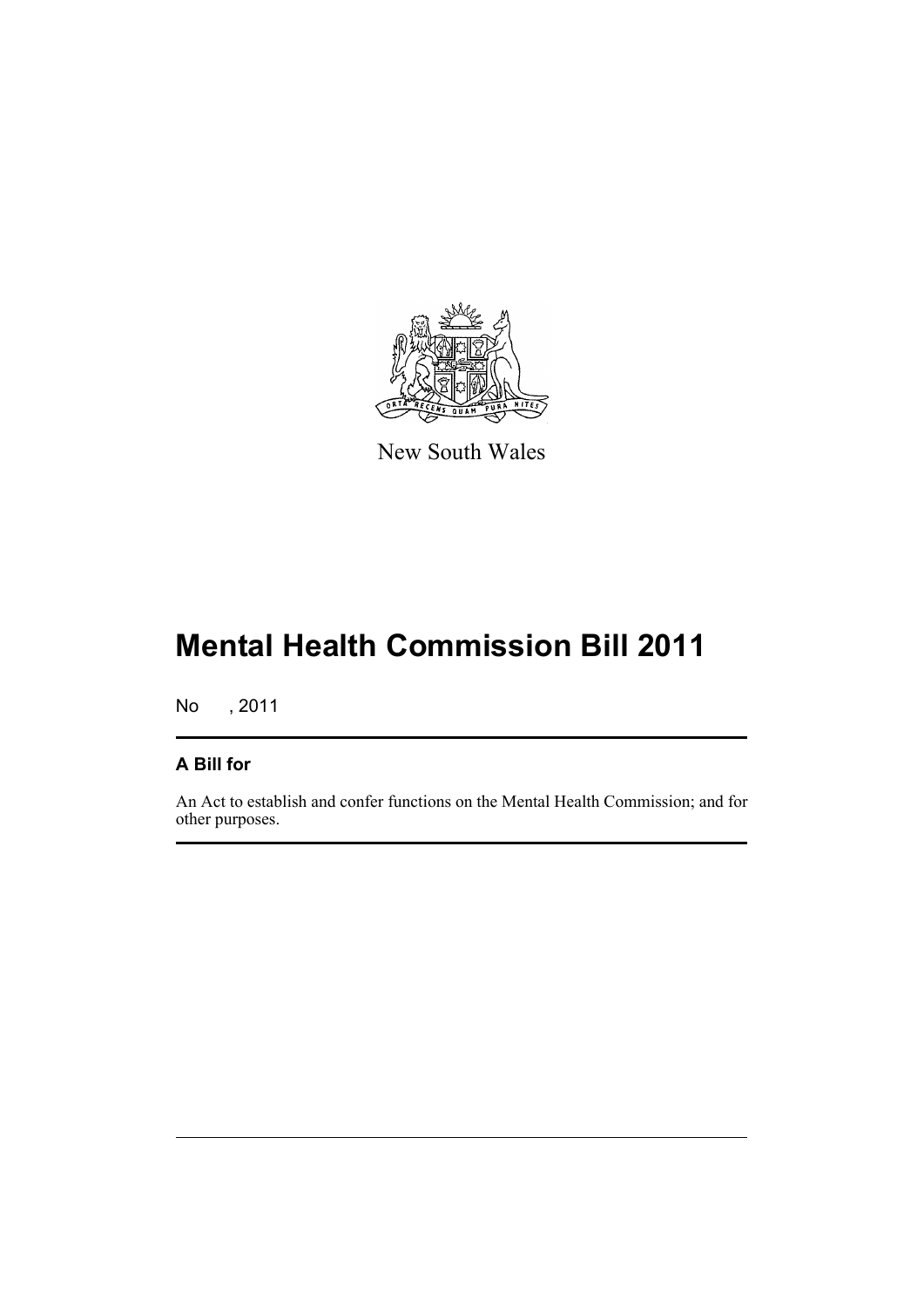### Clause 1 Mental Health Commission Bill 2011

Part 1 Preliminary

<span id="page-7-4"></span><span id="page-7-3"></span><span id="page-7-2"></span><span id="page-7-1"></span><span id="page-7-0"></span>

|        |                      | The Legislature of New South Wales enacts:                                                                                                                                                                                                             | 1              |  |  |  |  |
|--------|----------------------|--------------------------------------------------------------------------------------------------------------------------------------------------------------------------------------------------------------------------------------------------------|----------------|--|--|--|--|
| Part 1 |                      | <b>Preliminary</b>                                                                                                                                                                                                                                     | 2              |  |  |  |  |
| 1      |                      | <b>Name of Act</b>                                                                                                                                                                                                                                     | 3              |  |  |  |  |
|        |                      | This Act is the <i>Mental Health Commission Act 2011</i> .                                                                                                                                                                                             | $\overline{4}$ |  |  |  |  |
| 2      | Commencement         |                                                                                                                                                                                                                                                        |                |  |  |  |  |
|        |                      | This Act commences on a day or days to be appointed by proclamation.                                                                                                                                                                                   | 6              |  |  |  |  |
| 3      | <b>Object of Act</b> |                                                                                                                                                                                                                                                        |                |  |  |  |  |
|        |                      | The object of this Act is to establish the Mental Health Commission of<br>New South Wales for the purpose of monitoring, reviewing and<br>improving the mental health system and the mental health and<br>well-being of the people of New South Wales. |                |  |  |  |  |
| 4      |                      | <b>Definitions</b>                                                                                                                                                                                                                                     | 12             |  |  |  |  |
|        | (1)                  | In this Act:                                                                                                                                                                                                                                           | 13             |  |  |  |  |
|        |                      | <b>Commission</b> means the Mental Health Commission of New South<br>Wales constituted by this Act.                                                                                                                                                    | 14<br>15       |  |  |  |  |
|        |                      | <b>Commissioner</b> means the Mental Health Commissioner appointed by<br>the Governor under section 6.                                                                                                                                                 | 16<br>17       |  |  |  |  |
|        |                      | <b>Deputy Commissioner</b> means a Deputy Mental Health Commissioner<br>appointed by the Governor under section 7.                                                                                                                                     | 18<br>19       |  |  |  |  |
|        |                      | <i>function</i> includes a power, authority or duty, and <i>exercise</i> a function<br>includes perform a duty.                                                                                                                                        | 20<br>21       |  |  |  |  |
|        |                      | non-government sector includes the private sector.                                                                                                                                                                                                     | 22             |  |  |  |  |
|        |                      | <i>public sector agency</i> means any of the following:                                                                                                                                                                                                | 23             |  |  |  |  |
|        |                      | a Division of the Government Service,<br>(a)                                                                                                                                                                                                           | 24             |  |  |  |  |
|        |                      | (b)<br>a NSW Government agency,                                                                                                                                                                                                                        | 25             |  |  |  |  |
|        |                      | the NSW Police Force,<br>(c)                                                                                                                                                                                                                           | 26             |  |  |  |  |
|        |                      | the Teaching Service,<br>(d)                                                                                                                                                                                                                           | 27             |  |  |  |  |
|        |                      | a local health district or statutory health corporation (within the<br>(e)<br>meaning of the <i>Health Services Act 1997</i> ),                                                                                                                        | 28<br>29       |  |  |  |  |
|        |                      | a local council or other local authority,<br>(f)                                                                                                                                                                                                       | 30             |  |  |  |  |
|        |                      | any other person or body prescribed by the regulations.<br>(g)                                                                                                                                                                                         | 31             |  |  |  |  |
|        |                      | strategic plan means a strategic plan for the mental health system in<br>New South Wales prepared by the Commission and approved by the<br>Minister.                                                                                                   | 32<br>33<br>34 |  |  |  |  |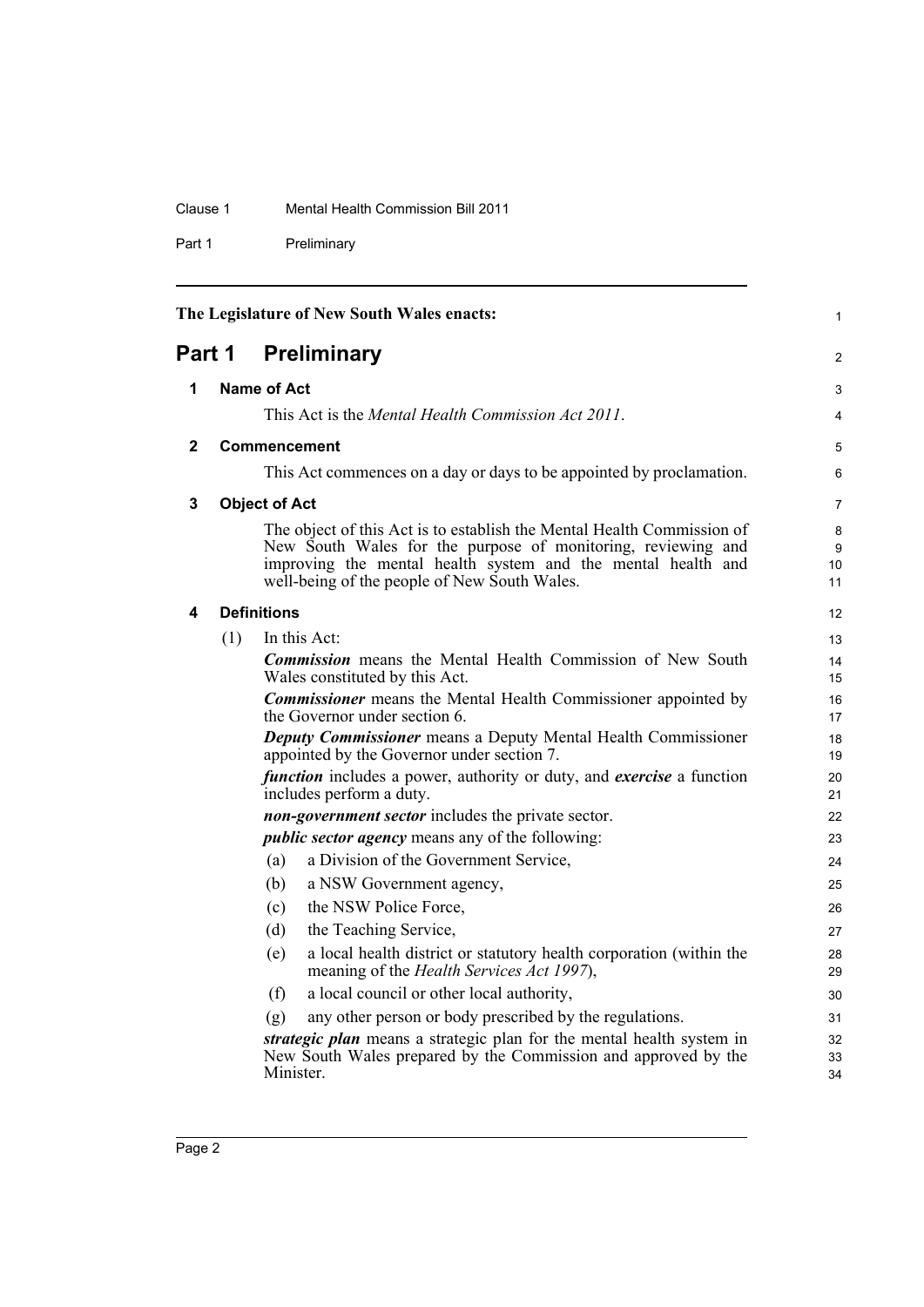|             | Mental Health Commission Bill 2011<br>Clause 4                            |
|-------------|---------------------------------------------------------------------------|
| Preliminary | Part 1                                                                    |
|             | A reference in this Act to a public sector agency includes a reference to |

the person who is the chief executive officer (however described) of the

agency. (3) Notes included in this Act do not form part of this Act.

Page 3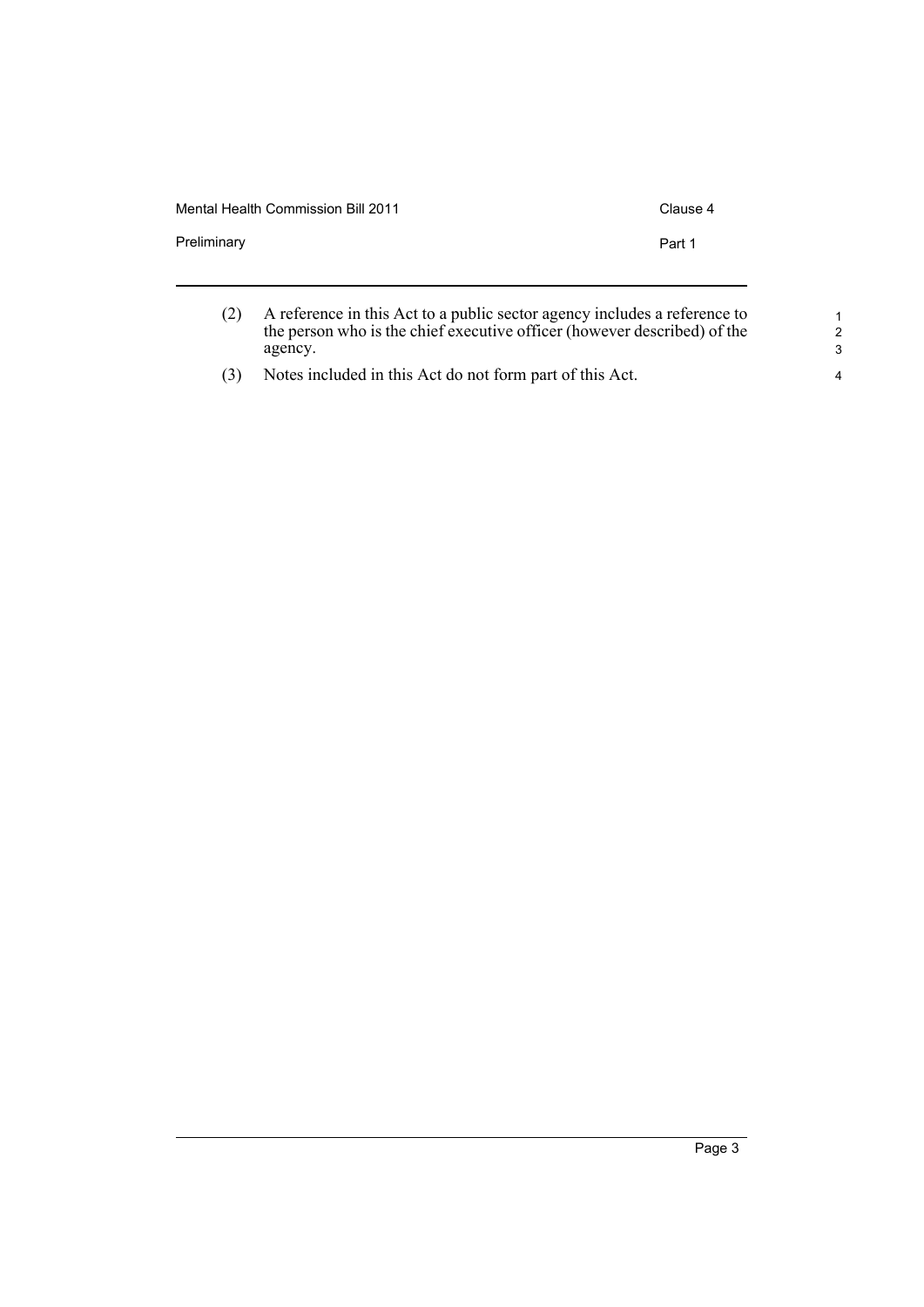### Clause 5 Mental Health Commission Bill 2011

Part 2 Mental Health Commission

## <span id="page-9-1"></span><span id="page-9-0"></span>**Part 2 Mental Health Commission**

<span id="page-9-4"></span><span id="page-9-3"></span><span id="page-9-2"></span>

| 5              |     | <b>Constitution of Mental Health Commission</b>                                                                                                                                                                                                                                                                  | $\overline{c}$             |
|----------------|-----|------------------------------------------------------------------------------------------------------------------------------------------------------------------------------------------------------------------------------------------------------------------------------------------------------------------|----------------------------|
|                | (1) | There is constituted by this Act a corporation with the corporate name<br>of the Mental Health Commission of New South Wales.                                                                                                                                                                                    | 3<br>4                     |
|                | (2) | The Commission is not and does not represent the Crown.                                                                                                                                                                                                                                                          | 5                          |
|                | (3) | The Commission has the functions conferred or imposed on it by or<br>under this or any other Act.                                                                                                                                                                                                                | 6<br>$\overline{7}$        |
|                | (4) | The functions of the Commission are exerciseable<br>by the<br>Commissioner, and any act, matter or thing done in the name of, or on<br>behalf of, the Commission by the Commissioner, or with the authority<br>of the Commissioner, is taken to have been done by the Commission.                                | 8<br>9<br>10<br>11         |
|                | (5) | The Commission cannot employ any staff.<br>Note. Staff may be employed under Chapter 1A of the Public Sector<br>Employment and Management Act 2002 in the Government Service to enable<br>the Commission to exercise its functions.                                                                              | 12<br>13<br>14<br>15       |
| 6              |     | <b>Mental Health Commissioner</b>                                                                                                                                                                                                                                                                                | 16                         |
|                | (1) | The Governor may appoint a Mental Health Commissioner.                                                                                                                                                                                                                                                           | 17                         |
|                | (2) | The Commissioner holds office for the period (not exceeding 5 years)<br>specified in the instrument of appointment and may not be appointed for<br>more than 2 successive terms of office.<br>Note. Schedule 1 contains ancillary provisions relating to the Commissioner.                                       | 18<br>19<br>20<br>21       |
| $\overline{7}$ |     | <b>Deputy Mental Health Commissioners</b>                                                                                                                                                                                                                                                                        | 22                         |
|                | (1) | The Governor may appoint one or more Deputy Mental Health<br>Commissioners.                                                                                                                                                                                                                                      | 23<br>24                   |
|                | (2) | A Deputy Commissioner holds office for the period (not exceeding<br>3 years) specified in the instrument of appointment and may not be<br>appointed for more than 2 successive terms of office.<br>Note. Schedule<br>$\mathbf{1}$<br>contains<br>ancillary provisions relating<br>Deputy<br>to<br>Commissioners. | 25<br>26<br>27<br>28<br>29 |
| 8              |     | <b>Commissioner or Deputy Commissioner to have personal experience of</b><br>mental illness                                                                                                                                                                                                                      | 30<br>31                   |
|                |     | The Commissioner or at least one Deputy Commissioner must be a<br>person who has or has had a mental illness.                                                                                                                                                                                                    | 32<br>33                   |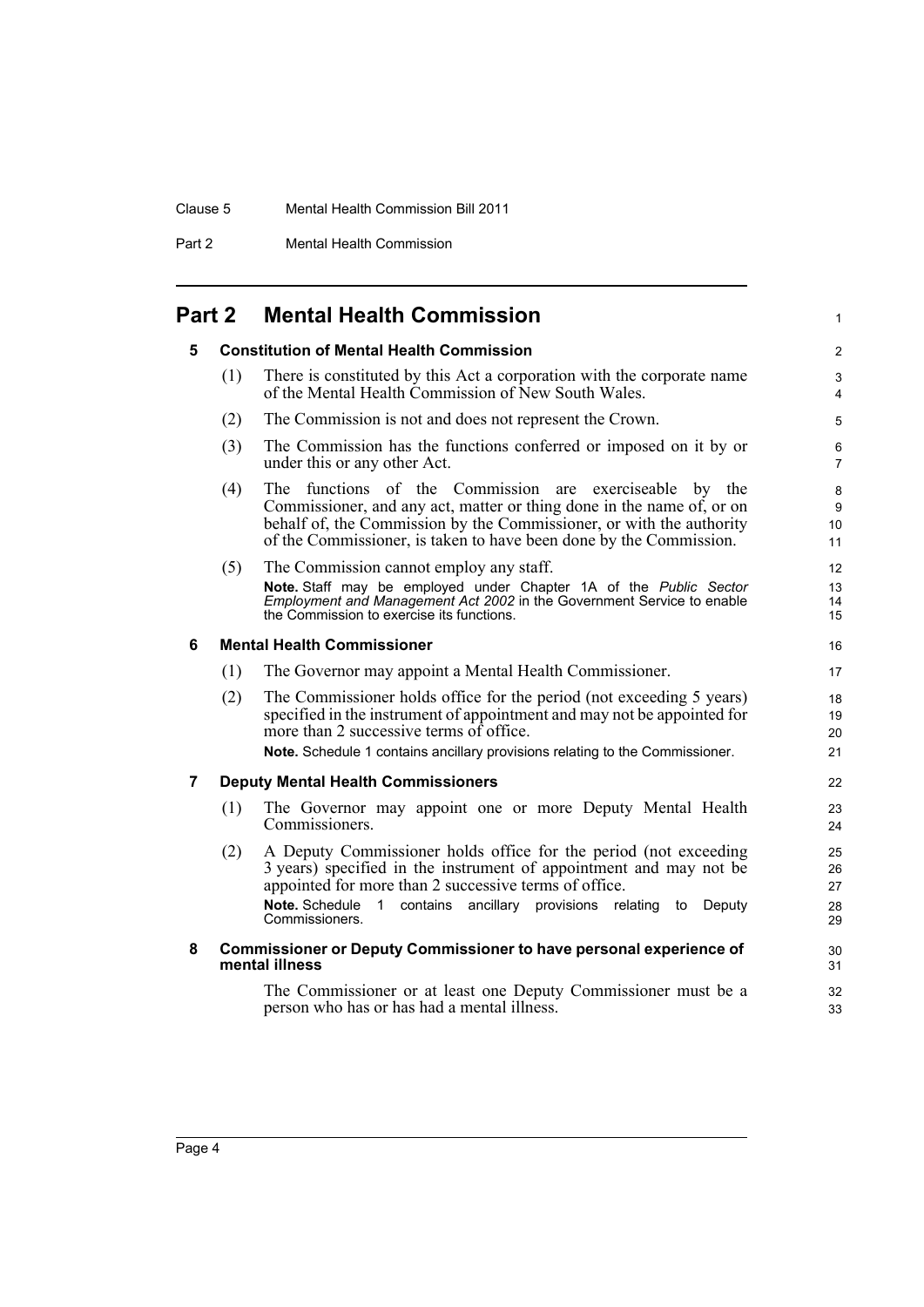<span id="page-10-1"></span><span id="page-10-0"></span>

| 9  |     | <b>Ministerial control</b>                                                                                                                                                                                                                                                 | 1                        |
|----|-----|----------------------------------------------------------------------------------------------------------------------------------------------------------------------------------------------------------------------------------------------------------------------------|--------------------------|
|    |     | The Commission is subject to the direction and control of the Minister,<br>except in relation to the preparation and contents of the draft strategic<br>plan or any other report prepared by the Commission.                                                               | $\overline{c}$<br>3<br>4 |
| 10 |     | <b>Mental Health Community Advisory Council</b>                                                                                                                                                                                                                            | 5                        |
|    | (1) | There is to be a Mental Health Community Advisory Council.                                                                                                                                                                                                                 | 6                        |
|    | (2) | The function of the Council is to advise the Commission on any mental<br>health issue it considers appropriate or that is referred to it by the<br>Commission.                                                                                                             | 7<br>8<br>9              |
|    | (3) | The Council is to consist of the Commissioner and such persons as are<br>appointed by the Minister (the <i>appointed members</i> ). The Minister is to<br>consider any recommendations made by the Commission in relation to<br>the appointment of persons to the Council. | 10<br>11<br>12<br>13     |
|    | (4) | The Minister must ensure that the composition of the Council reflects<br>the diversity of the community and includes representatives of the<br>following groups:                                                                                                           | 14<br>15<br>16           |
|    |     | (a)<br>people who have a mental illness and their families and carers,                                                                                                                                                                                                     | 17                       |
|    |     | (b)<br>mental health service providers,                                                                                                                                                                                                                                    | 18                       |
|    |     | people living in regional and remote New South Wales,<br>(c)                                                                                                                                                                                                               | 19                       |
|    |     | (d)<br>culturally and linguistically diverse communities,                                                                                                                                                                                                                  | 20                       |
|    |     | (e)<br>Aboriginal persons.                                                                                                                                                                                                                                                 | 21                       |
|    | (5) | An appointed member is to be appointed to the Council for a period of<br>3 years or less.                                                                                                                                                                                  | 22<br>23                 |
|    | (6) | One of the appointed members of the Council is, by the member's<br>instrument of appointment or a further instrument signed by the<br>Minister, to be appointed as the chairperson of the Council.                                                                         | 24<br>25<br>26           |
|    | (7) | The procedure for the calling of meetings of the Council and for the<br>conduct of those meetings is to be determined by the Commissioner.                                                                                                                                 | 27<br>28                 |
|    | (8) | An appointed member of the Council is entitled to be paid such fees and<br>allowances (if any) as the Minister may from time to time determine for<br>the member.                                                                                                          | 29<br>30<br>31           |
|    | (9) | The Minister may remove an appointed member from the Council at<br>any time.                                                                                                                                                                                               | 32<br>33                 |

Mental Health Commission Bill 2011 Clause 9

Mental Health Commission **Part 2**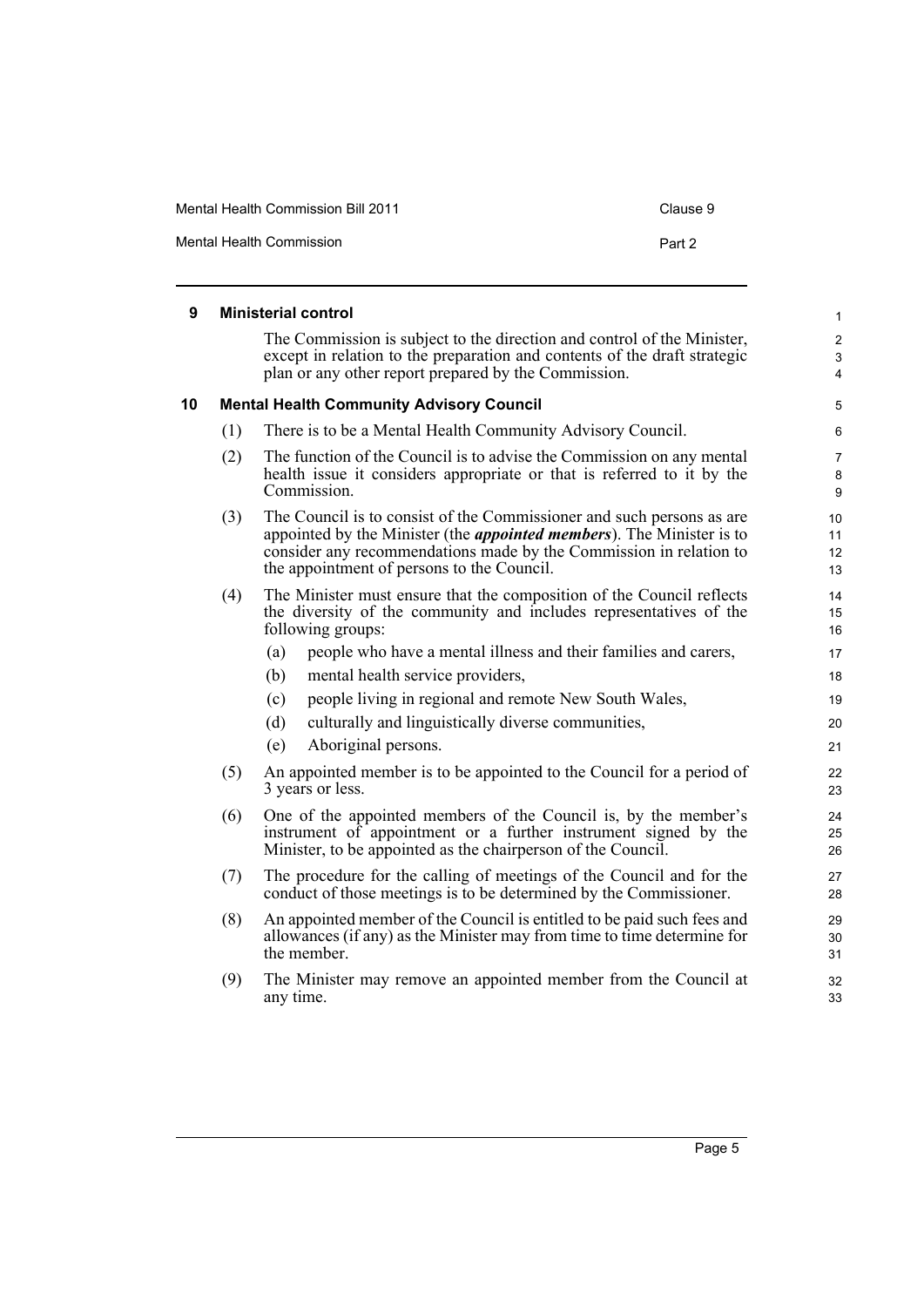### Clause 11 Mental Health Commission Bill 2011

Part 3 Functions of Commission

## **Part 3 Functions of Commission**

<span id="page-11-2"></span><span id="page-11-1"></span><span id="page-11-0"></span>

| 11 |                                                                                                                                                                                    |     | <b>Principles governing work of Commission</b>                                                                                                                                                                                         | 2                                 |  |  |
|----|------------------------------------------------------------------------------------------------------------------------------------------------------------------------------------|-----|----------------------------------------------------------------------------------------------------------------------------------------------------------------------------------------------------------------------------------------|-----------------------------------|--|--|
|    |                                                                                                                                                                                    |     | The following principles are to govern the work of the Commission:                                                                                                                                                                     | 3                                 |  |  |
|    |                                                                                                                                                                                    | (a) | people who have a mental illness, wherever they live, should<br>have access to the best possible mental health care and support,                                                                                                       | 4<br>5                            |  |  |
|    |                                                                                                                                                                                    | (b) | people who have a mental illness and their families and carers<br>should be treated with respect and dignity,                                                                                                                          | 6<br>$\overline{7}$               |  |  |
|    |                                                                                                                                                                                    | (c) | the primary objective of the mental health system should be to<br>support people who have a mental illness to participate fully in<br>community life and lead meaningful lives,                                                        | $\bf 8$<br>$\boldsymbol{9}$<br>10 |  |  |
|    | the promotion of good mental health and the effective provision<br>(d)<br>of mental health services are the shared responsibility of the<br>government and non-government sectors, |     |                                                                                                                                                                                                                                        |                                   |  |  |
|    |                                                                                                                                                                                    | (e) | an effective mental health system requires:                                                                                                                                                                                            | 14                                |  |  |
|    |                                                                                                                                                                                    |     | a co-ordinated and integrated approach across all levels of<br>(i)<br>government and the non-government sector, including in<br>the areas of health, housing, employment, education and<br>justice, and                                | 15<br>16<br>17<br>18              |  |  |
|    |                                                                                                                                                                                    |     | communication and collaboration between people who<br>(ii)<br>have a mental illness and their families and carers,<br>providers of mental health services and the whole<br>community.                                                  | 19<br>20<br>21<br>22              |  |  |
| 12 |                                                                                                                                                                                    |     | <b>Functions of Commission</b>                                                                                                                                                                                                         | 23                                |  |  |
|    | (1)                                                                                                                                                                                |     | The Commission has the following functions:                                                                                                                                                                                            | 24                                |  |  |
|    |                                                                                                                                                                                    | (a) | to prepare, in consultation with providers of mental health and<br>related services and government agencies, a draft strategic plan<br>for the mental health system in New South Wales for submission<br>to the Minister for approval, | 25<br>26<br>27<br>28              |  |  |
|    |                                                                                                                                                                                    | (b) | to monitor and report on the implementation of the strategic plan,                                                                                                                                                                     | 29                                |  |  |
|    |                                                                                                                                                                                    | (c) | to review and evaluate, and report and advise on, mental health<br>services and other services and programs provided to people who<br>have a mental illness, and other issues affecting people who have<br>a mental illness,           | 30<br>31<br>32<br>33              |  |  |
|    |                                                                                                                                                                                    | (d) | to promote and facilitate the sharing of knowledge and ideas<br>about mental health issues,                                                                                                                                            | 34<br>35                          |  |  |
|    |                                                                                                                                                                                    | (e) | to undertake and commission research, innovation and policy<br>development in relation to mental health issues,                                                                                                                        | 36<br>37                          |  |  |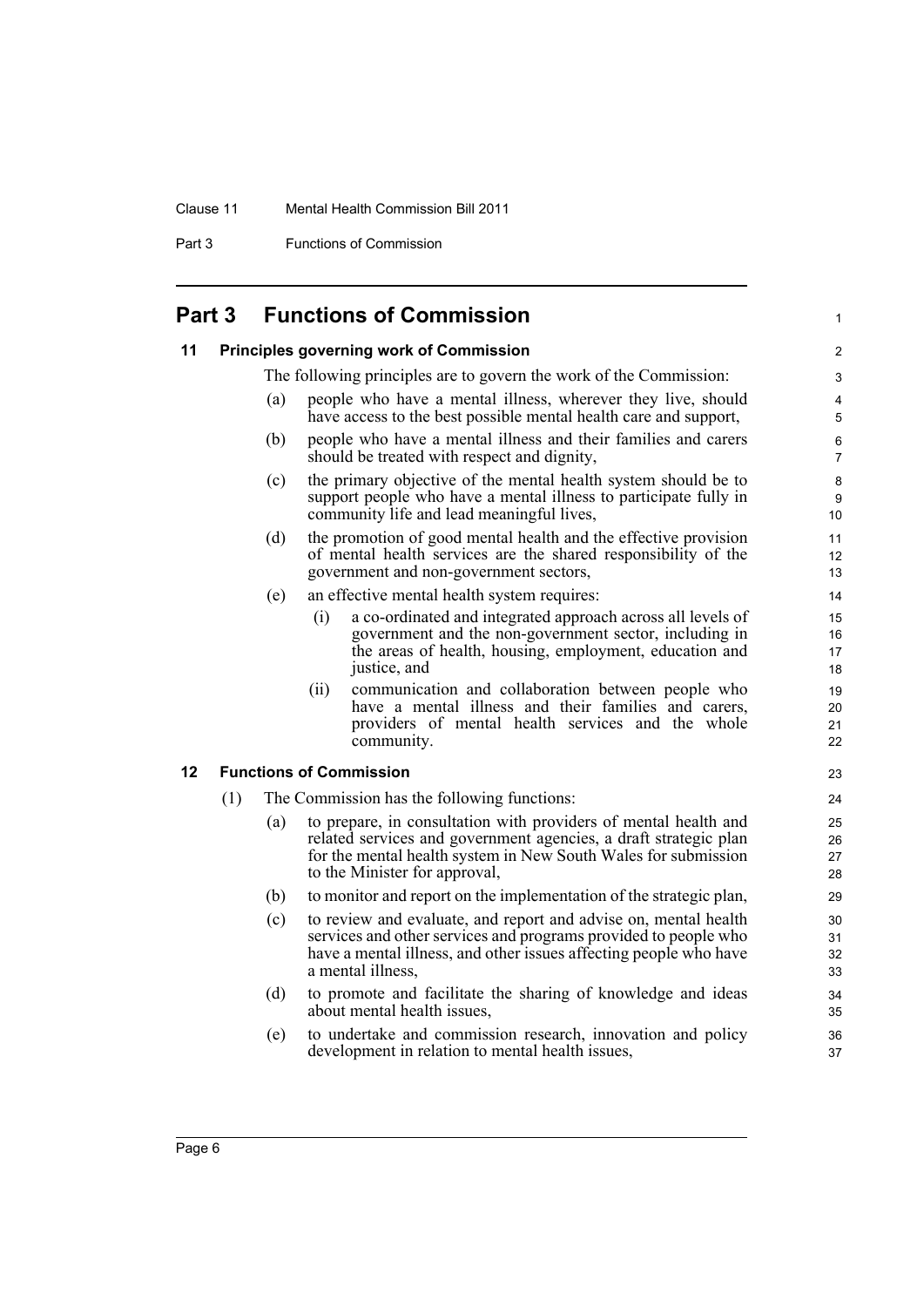Functions of Commission **Part 3** 

<span id="page-12-0"></span>

|    |     | (f)                    | to advocate for and promote the prevention of mental illness and<br>early intervention strategies for mental health,                                                                                                                              | $\mathbf{1}$<br>$\overline{2}$         |
|----|-----|------------------------|---------------------------------------------------------------------------------------------------------------------------------------------------------------------------------------------------------------------------------------------------|----------------------------------------|
|    |     | (g)                    | to advocate for and promote the general health and well-being of<br>people who have a mental illness and their families and carers,                                                                                                               | 3<br>$\overline{4}$                    |
|    |     | (h)                    | to educate the community about mental health issues, including<br>for the purpose of reducing the stigma associated with mental<br>illness and discrimination against people who have a mental<br>illness,                                        | $\sqrt{5}$<br>6<br>$\overline{7}$<br>8 |
|    |     | (i)                    | such other functions relating to mental health as may be<br>prescribed by the regulations.                                                                                                                                                        | 9<br>10                                |
|    | (2) |                        | In exercising its functions under this Act, the Commission is:                                                                                                                                                                                    | 11                                     |
|    |     | (a)                    | to focus on systemic mental health issues, and                                                                                                                                                                                                    | 12                                     |
|    |     | (b)                    | to take into account co-morbid issues associated with mental<br>illness, such as drug and alcohol use and disability, and                                                                                                                         | 13<br>14                               |
|    |     | (c)                    | to take into account issues related to the interaction between<br>people who have a mental illness and the criminal justice system,<br>and                                                                                                        | 15<br>16<br>17                         |
|    |     | (d)                    | to engage and consult with:                                                                                                                                                                                                                       | 18                                     |
|    |     |                        | (i)<br>people who have a mental illness and their families and<br>carers, and                                                                                                                                                                     | 19<br>20                               |
|    |     |                        | the government and non-government sectors, and<br>(ii)<br>the whole community, and<br>(iii)                                                                                                                                                       | 21<br>22                               |
|    |     | (e)                    | to take into account the particular views and needs of different<br>sections of the community, including Aboriginal communities,<br>culturally and linguistically diverse communities and regional<br>and remote communities.                     | 23<br>24<br>25<br>26                   |
| 13 |     | <b>Special reports</b> |                                                                                                                                                                                                                                                   | 27                                     |
|    | (1) |                        | The Minister may direct the Commission to prepare a special report on<br>any significant systemic issue affecting people who have a mental<br>illness (not being an issue that relates only to a particular specialist<br>mental health service). | 28<br>29<br>30<br>31                   |
|    | (2) |                        | The Commission may include in a special report a recommendation that<br>the report be made public.                                                                                                                                                | 32<br>33                               |
|    | (3) |                        | The Minister may cause a copy of a special report to be provided to the<br>Presiding Officer of each House of Parliament.                                                                                                                         | 34<br>35                               |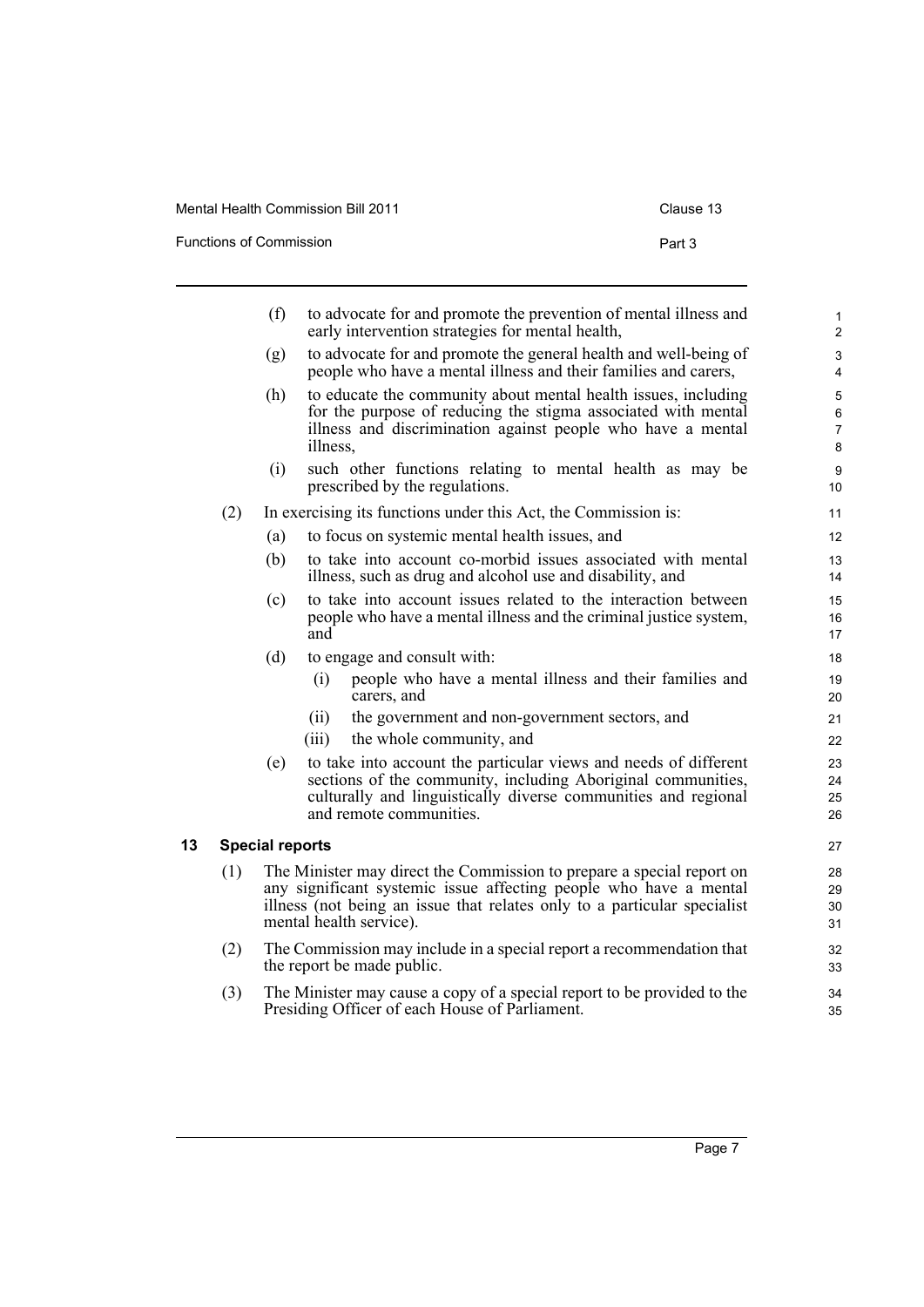#### Clause 14 Mental Health Commission Bill 2011

Part 3 Functions of Commission

#### <span id="page-13-0"></span>**14 Other reports**

| (1) | The Commission may, at any time, prepare a report on any of the |  |  |  |  |  |  |  |  |  |
|-----|-----------------------------------------------------------------|--|--|--|--|--|--|--|--|--|
|     | following:                                                      |  |  |  |  |  |  |  |  |  |

- (a) the implementation of the strategic plan,
- (b) a systemic issue relating to the mental health system or affecting people who have a mental illness.
- (2) The Commission is to notify the Minister before preparing a report on a systemic issue referred to in subsection (1) (b).
- (3) In the course of preparing a report on a systemic issue referred to in subsection  $(1)$  (b), the Commission is to consult with any public sector agencies and non-government agencies that the Commission considers are significantly affected by the issues contained in the report, including by providing a draft report to, and considering submissions by, the agency.
- (4) The Commission must provide the Minister with a copy of any report prepared under this section and the Minister must cause a copy of the report to be provided to the Presiding Officer of each House of Parliament as soon as practicable after receiving the report from the Commission.

#### <span id="page-13-1"></span>**15 Delegation of Commission's functions**

The Commission may delegate any of its functions, other than this power of delegation, to a Deputy Commissioner or a member of staff of the Commission.

**Note.** Section 5 (4) provides that the Commissioner acts for the Commission.

20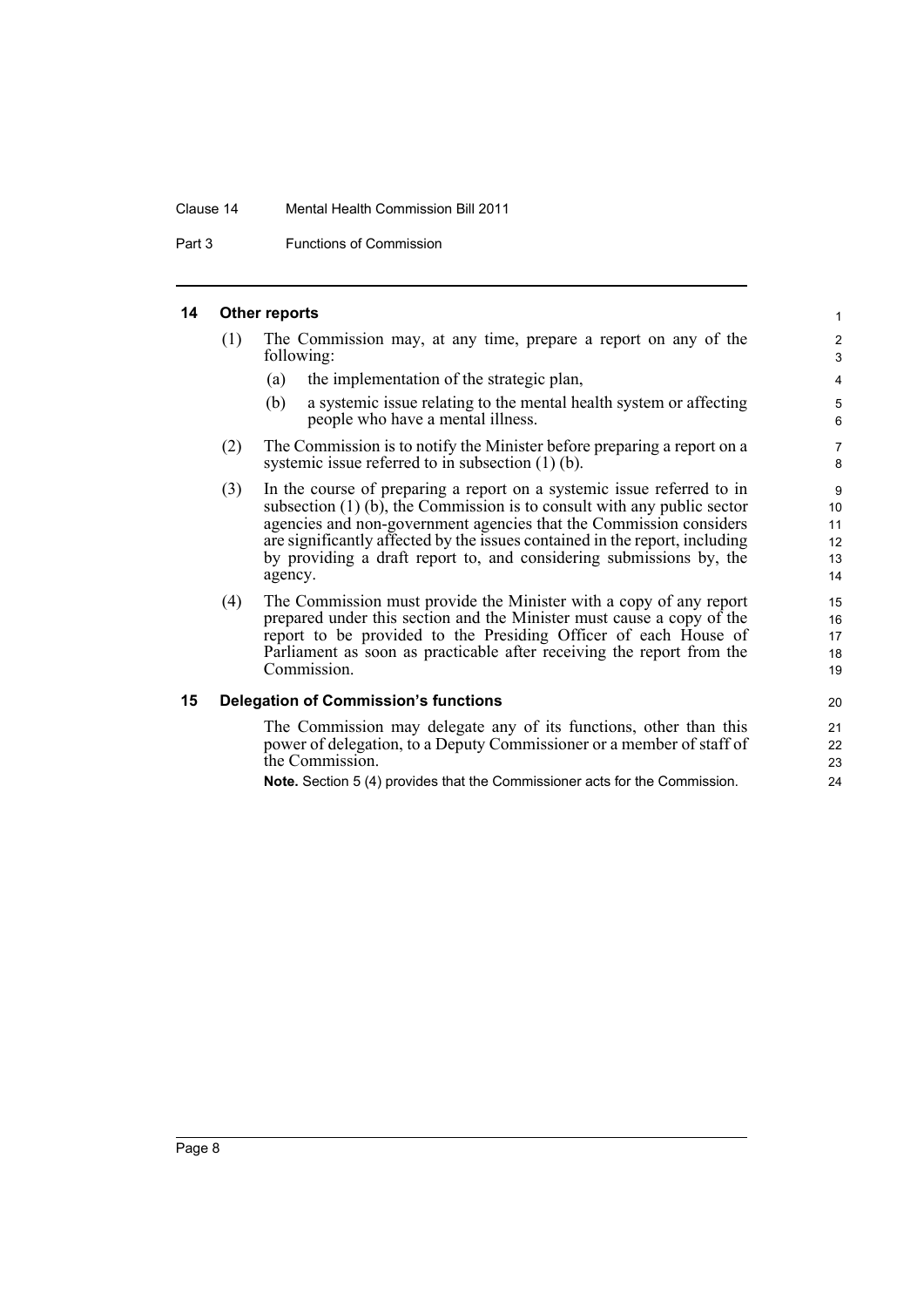Mental Health Commission Bill 2011 Clause 16

Miscellaneous **Part 4** 

1

### <span id="page-14-0"></span>**Part 4 Miscellaneous**

### <span id="page-14-1"></span>**16 Co-operation between Commission and public sector agencies**

- (1) It is the duty of the Commission and public sector agencies that provide mental health services or are involved in dealing with people who have a mental illness to work co-operatively in the exercise of their respective functions.
- (2) A public sector agency should have regard to the principles set out in section 11 in exercising its functions.
- (3) The Commission may enter into arrangements with any public sector agency in relation to the provision by the agency of information that is required by the Commission for the exercise of its functions.
- (4) The Commission may request a public sector agency to provide the Commission with any information held by the agency that is reasonably required by the Commission for the exercise of its functions and the agency must comply with such a request if it is reasonable to do so.
- (5) Any dispute arising between the Commission and a public sector agency about a request for information under subsection (4) is to be resolved between the Minister administering this Act and the Minister responsible for the public sector agency.
- (6) Information provided to the Commission under this section is not to include personal information within the meaning of the *Health Records and Information Privacy Act 2002*.

### <span id="page-14-2"></span>**17 Provisions relating to reports**

- (1) A copy of a report provided to the Presiding Officer of a House of Parliament under this Act must be laid before that House within 15 sitting days of that House after it is received by the Presiding Officer.
- (2) If a report includes a recommendation by the Commission that the report be made public immediately, the Presiding Officer of a House of Parliament may make it public whether or not that House is in session and whether or not the report has been laid before that House.
- (3) A report that is made public by the Presiding Officer of a House of Parliament before it is laid before that House attracts the same privileges and immunities as it would if it had been laid before that House.
- (4) A Presiding Officer need not inquire whether all or any conditions precedent have been satisfied in relation to a report purporting to have been provided to the Presiding Officer in accordance with this Act.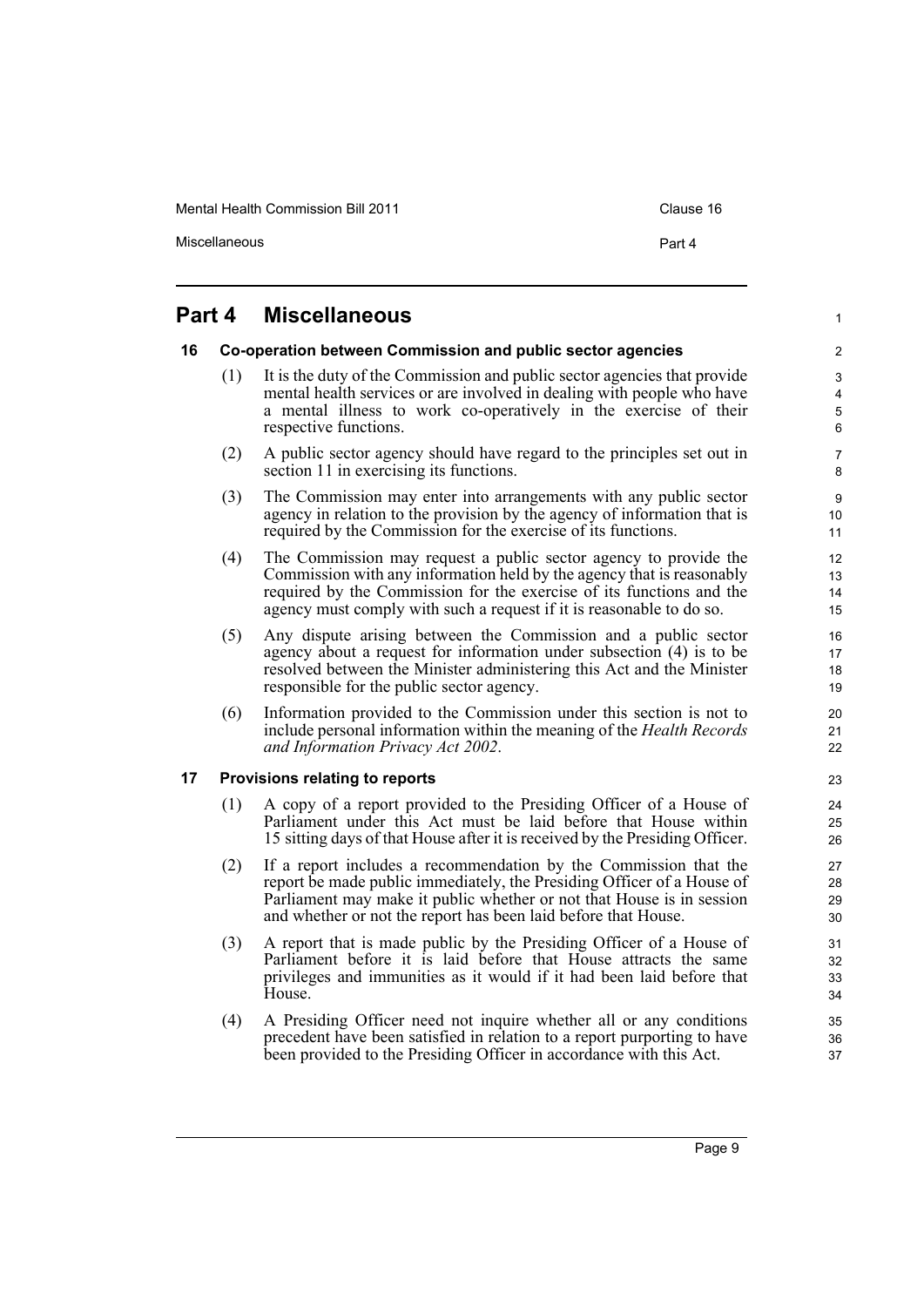#### Clause 18 Mental Health Commission Bill 2011

Part 4 Miscellaneous

### <span id="page-15-0"></span>**18 Personal liability**

A matter or thing done or omitted to be done by the Commission, the Commissioner, a Deputy Commissioner, a member of the Mental Health Community Advisory Council or a person acting under the direction of the Commission or a Council member does not, if the matter or thing was done or omitted to be done in good faith for the purpose of executing this Act, subject the Commissioner, the Deputy Commissioner, the member or the person so acting personally to any action, liability, claim or demand.

### <span id="page-15-1"></span>**19 Regulations**

The Governor may make regulations, not inconsistent with this Act, for or with respect to any matter that by this Act is required or permitted to be prescribed or that is necessary or convenient to be prescribed for carrying out or giving effect to this Act.

### <span id="page-15-2"></span>**20 Review of Commission and Act**

- (1) As soon as possible after the period of 5 years from the commencement of this Act, the Minister is to undertake the following reviews:
	- (a) a review of the work of the Commission taking into account the functions of the Commission and the principles governing the work of the Commission,
	- (b) a review of this Act to determine whether the policy objectives of the Act remain valid and whether the terms of the Act remain appropriate for securing those objectives.
- (2) The Minister is to undertake a further review of the work of the Commission at least once every 5 years after the first review.
- (3) A report on the outcome of a review under this section is to be tabled in each House of Parliament within 12 months after the end of the relevant 5-year period.

Page 10

10 11

12 13 14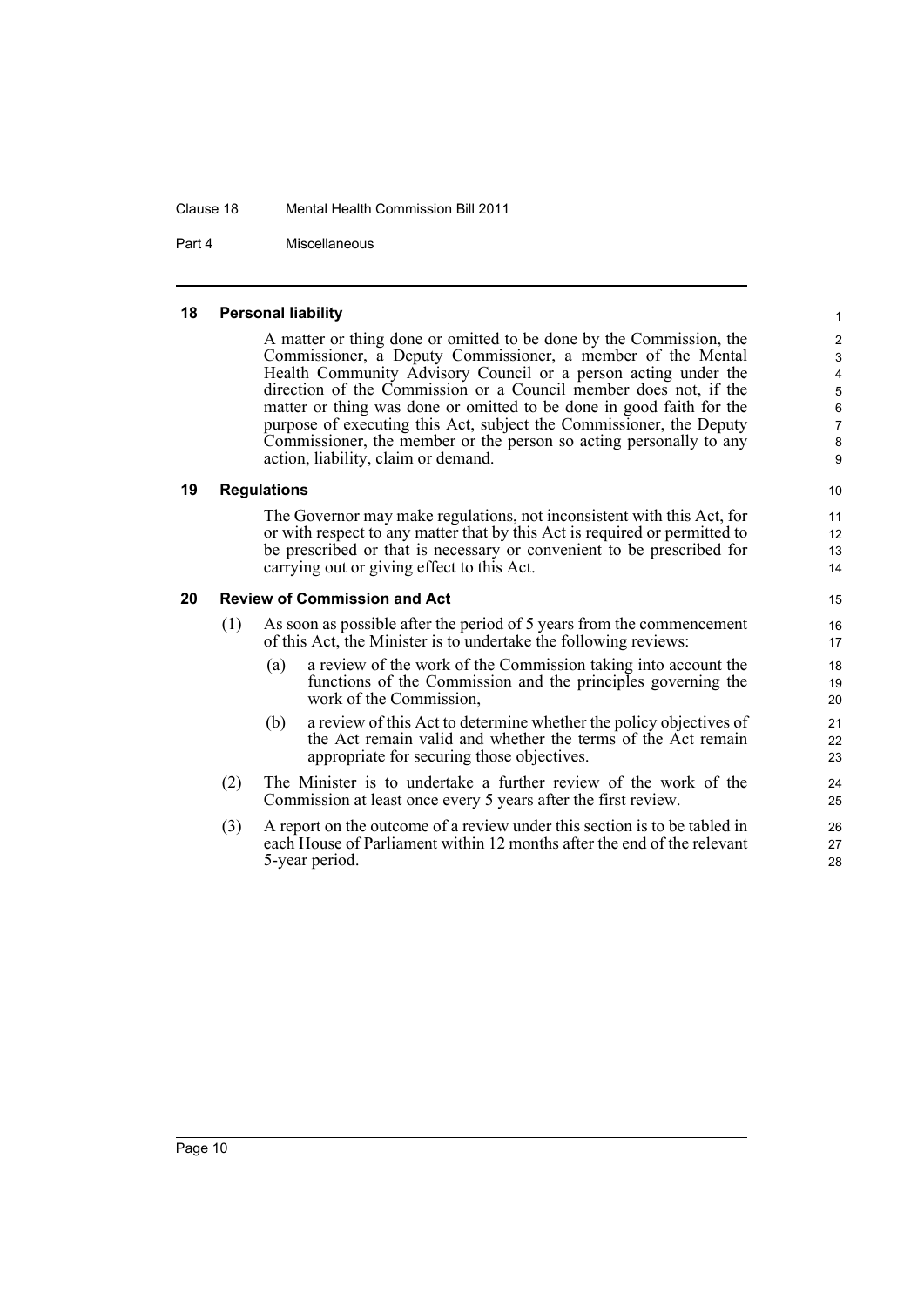Provisions relating to Commissioner and Deputy Commissioners Schedule 1

<span id="page-16-0"></span>

|              | <b>Schedule 1</b> | <b>Provisions relating to Commissioner and</b><br><b>Deputy Commissioners</b>                                                                                                           | $\mathbf{1}$<br>$\overline{2}$ |
|--------------|-------------------|-----------------------------------------------------------------------------------------------------------------------------------------------------------------------------------------|--------------------------------|
| 1            |                   | <b>Basis of offices</b>                                                                                                                                                                 | 3                              |
|              | (1)               | The office of Commissioner is a full-time office.                                                                                                                                       | 4                              |
|              | (2)               | The office of Deputy Commissioner may be a full-time or part-time<br>office.                                                                                                            | 5<br>6                         |
|              | (3)               | The holder of a full-time office is required to hold it on that basis, except<br>to the extent permitted by the Minister.                                                               | 7<br>8                         |
| $\mathbf{2}$ |                   | Remuneration                                                                                                                                                                            | 9                              |
|              | (1)               | The Commissioner and any full-time Deputy Commissioners are<br>entitled to be paid:                                                                                                     | 10<br>11                       |
|              |                   | remuneration in accordance with the Statutory and Other Offices<br>(a)<br>Remuneration Act 1975, and                                                                                    | 12<br>13                       |
|              |                   | allowances as the Minister may from time to time determine.<br>(b)                                                                                                                      | 14                             |
|              | (2)               | A part-time Deputy Commissioner is entitled to be paid such<br>remuneration and allowances as the Minister may from time to time<br>determine.                                          | 15<br>16<br>17                 |
| 3            |                   | <b>Acting Commissioner and Deputy Commissioners</b>                                                                                                                                     | 18                             |
|              | (1)               | The Minister may appoint a person to act in the office of Commissioner<br>or the office of Deputy Commissioner during the illness or absence of,<br>or a vacancy in, that office.       | 19<br>20<br>21                 |
|              | (2)               | A person, while acting in the office of Commissioner or Deputy<br>Commissioner, has all the functions of the Commissioner or Deputy<br>Commissioner (as the case requires).             | 22<br>23<br>24                 |
|              | (3)               | The Minister may remove a person acting in the office of Commissioner<br>or Deputy Commissioner from that office at any time.                                                           | 25<br>26                       |
|              | (4)               | A person acting in the office of Commissioner or Deputy Commissioner<br>is entitled to be paid such remuneration and allowances as are<br>determined by the Minister from time to time. | 27<br>28<br>29                 |
| 4            |                   | Vacancy in office                                                                                                                                                                       | 30                             |
|              | (1)               | The office of Commissioner or Deputy Commissioner becomes vacant<br>if the holder:                                                                                                      | 31<br>32                       |
|              |                   | (a)<br>dies, or                                                                                                                                                                         | 33                             |
|              |                   | completes a term of office and is not re-appointed, or<br>(b)                                                                                                                           | 34                             |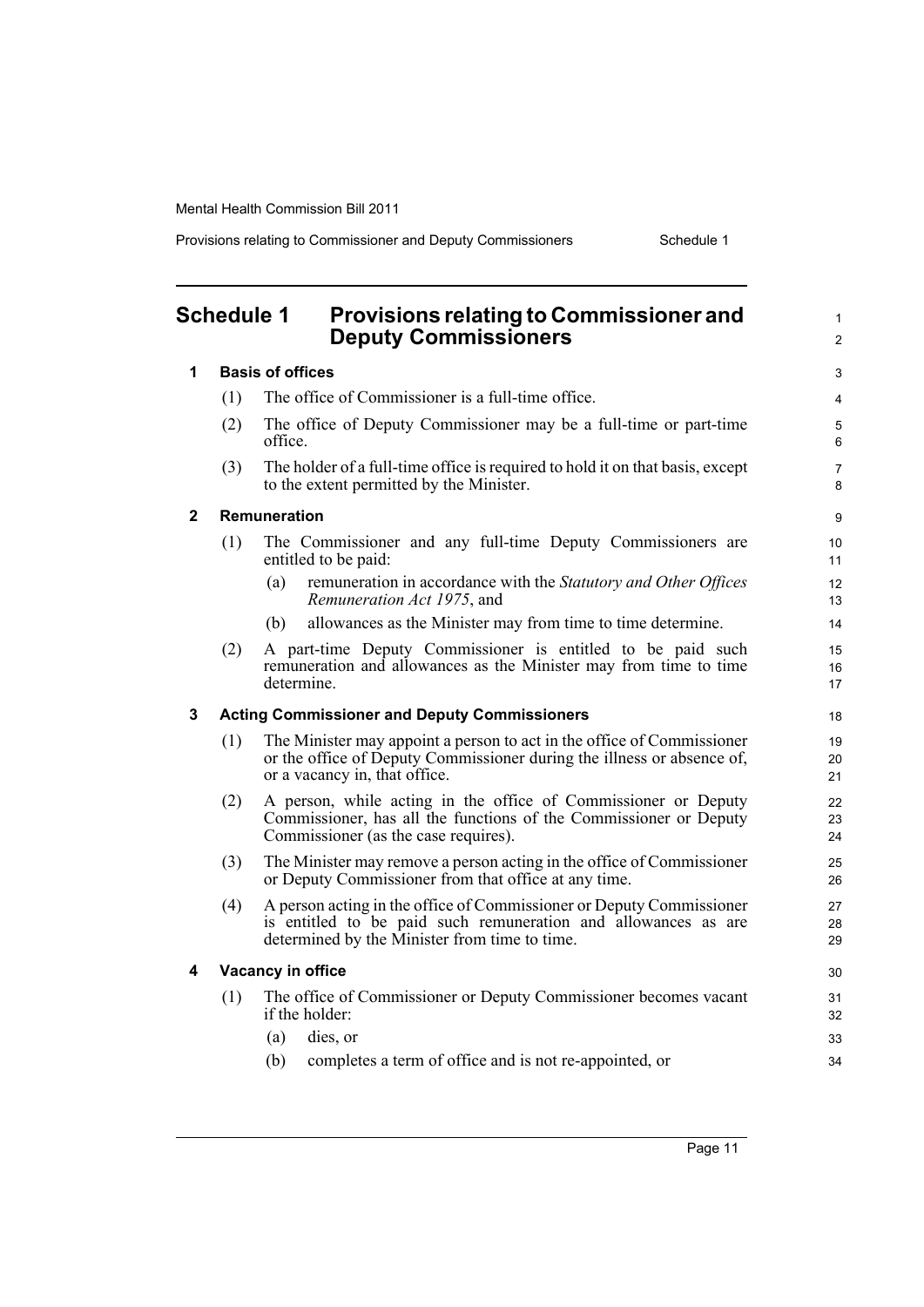(c) resigns the office by instrument in writing addressed to the Governor, or

- (d) is removed from office by the Governor under this clause, or
- (e) becomes bankrupt, applies to take the benefit of any law for the relief of bankrupt or insolvent debtors, compounds with his or her creditors or makes an assignment of his or her remuneration for their benefit, or
- (f) is convicted in New South Wales of an offence that is punishable by imprisonment for 12 months or more or is convicted outside of New South Wales of an offence that, if committed in New South Wales, would be an offence so punishable.
- (2) The Governor may remove the Commissioner or a Deputy Commissioner for misbehaviour, incompetence or incapacity.

### **5 Filling of vacancy**

If the office of Commissioner or Deputy Commissioner becomes vacant, a person is, subject to this Act, to be appointed to fill the vacancy.

### **6 Effect of certain other Acts**

- (1) Chapter 1A of the *Public Sector Employment and Management Act 2002* does not apply to or in respect of the appointment of the Commissioner or a Deputy Commissioner.
- (2) If by or under any Act provision is made:
	- (a) requiring a person who is the holder of a specified office to devote the whole of his or her time to the duties of that office, or
	- (b) prohibiting the person from engaging in employment outside the duties of that office,

the provision does not operate to disqualify the person from holding that office and also the office of Commissioner or Deputy Commissioner or from accepting and retaining any remuneration payable to the person under this Act as Commissioner or Deputy Commissioner.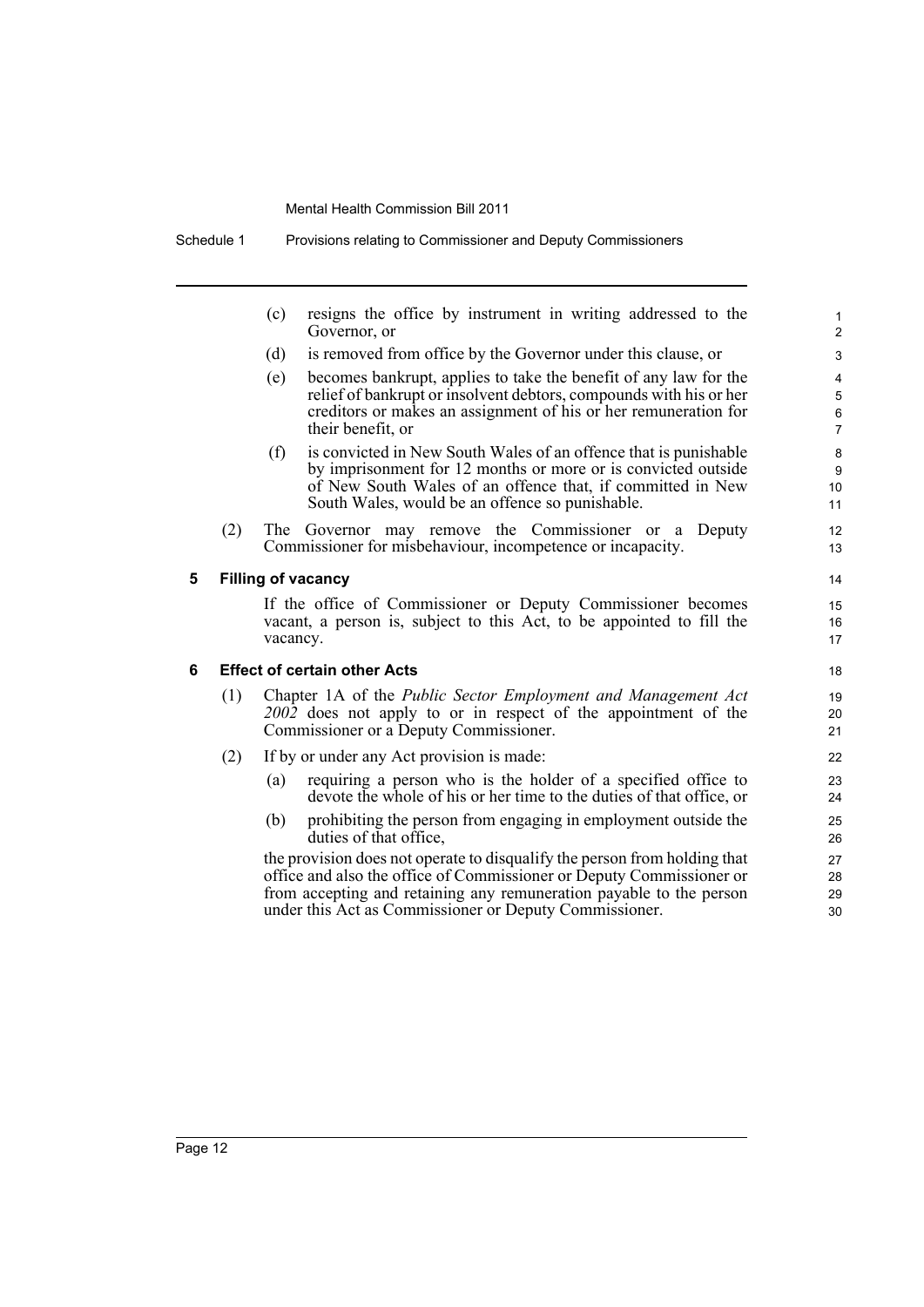Savings, transitional and other provisions Schedule 2 Schedule 2

<span id="page-18-0"></span>

| <b>Schedule 2</b> |          |                    | Savings, transitional and other<br>provisions                                                                                                                                                   |                |
|-------------------|----------|--------------------|-------------------------------------------------------------------------------------------------------------------------------------------------------------------------------------------------|----------------|
| Part 1            |          |                    | <b>General</b>                                                                                                                                                                                  | 3              |
| 1                 |          | <b>Regulations</b> |                                                                                                                                                                                                 | 4              |
|                   | (1)      |                    | The regulations may contain provisions of a savings or transitional<br>nature consequent on the enactment of the following Acts:                                                                | 5<br>6         |
|                   | this Act |                    | 7                                                                                                                                                                                               |                |
|                   | (2)      |                    | Any such provision may, if the regulations so provide, take effect from<br>the date of assent to the Act concerned or a later date.                                                             | 8<br>9         |
| (3)<br>(a)        |          |                    | To the extent to which any such provision takes effect from a date that<br>is earlier than the date of its publication on the NSW legislation website,<br>the provision does not operate so as: | 10<br>11<br>12 |
|                   |          |                    | to affect, in a manner prejudicial to any person (other than the<br>State or an authority of the State), the rights of that person<br>existing before the date of its publication, or           | 13<br>14<br>15 |
| (b)               |          |                    | to impose liabilities on any person (other than the State or an<br>authority of the State) in respect of anything done or omitted to<br>be done before the date of its publication.             | 16<br>17<br>18 |